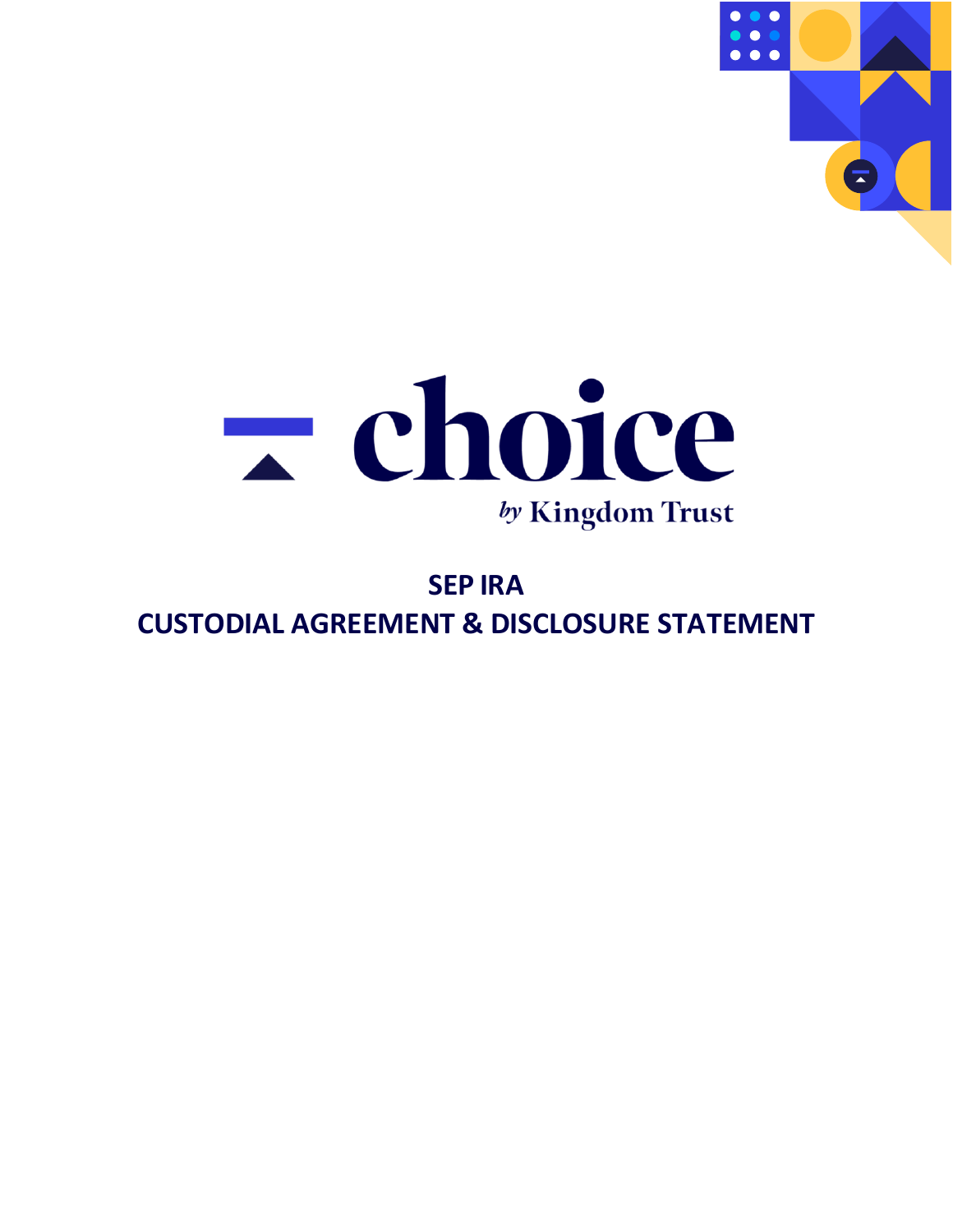Department of the Treasury Internal Revenue Service TKTC Revised 05/18/2021

## **Form 5305A-SEP Simplified Employee Pension Custodial Account** (Rev. March 2006) **(Under Section 408A of the Internal Revenue Code)**

By executing the Application, the Applicant/Applicant/Plan Participant acknowledges that he or she has received from Kingdom Trust, the custodian hereunder, the following Custodial Agreement and Disclosure Statement required by Treasury Regulation 1.408-6 and that he or she has read and understood the same.

Applicant/Applicant/Plan Participant and the custodian do hereby agree as follows:

#### **Article I**

#### **Adoption and Purpose of The Plan**

- 1.1 **Adoption of Plan**: By completing and signing the Adoption Agreement, the Employer adopts the Sponsoring Organization's Prototype Simplified Employee Pension Plan. This Agreement must be used with an Internal Revenue Service Model traditional IRA (Form 5305 or Form 5305-A) or an IRS approved Master or Prototype traditional IRA.
- 1.2 **Purpose**: The purpose of this Plan is to provide benefits for the individuals who are eligible to participate hereunder. It is intended that this Plan be for the exclusive benefit of the Employer's Employees, and that the Plan qualify under Section 408(k) of the Code.
- 1.3 **Limitation**: If the Employer amends this plan other than by making an election permitted in the Adoption Agreement, the Employer will no longer participate in the Sponsoring Organization's Prototype Simplified Employee Pension Plan, the Employer will be considered to have an individually designed SEP Plan, and the Employer may no longer rely on the IRS opinion letter received in connection with this Prototype Simplified Employee Pension Plan

# **Article II**

#### **Eligibility and Participation**

- 2.01. **Eligible Employees**: All Employees of the Employer shall be eligible to participate in this Plan except for Excludible Employees as defined under Section 2.02 of this Plan.
- 2.02. **Excludible Employees**: If the Employer elects in the Adoption Agreement, the following Employees shall be excluded from eligibility:
	- (a) Employees included in a unit of employees covered by a collective bargaining agreement between employee representatives and the Employer, provided that there is evidence that retirement benefits were the subject of good faith bargaining between such parties, unless such agreement provides that some or all of such covered employees are to be covered by this Plan. For purposes of this paragraph, the term "employee representatives" does not include any organization more than half of whose members are employees who are owners, officers, or executives of the Employer.
	- (b) Non-resident alien employees who receive no earned income from the Employer which constitutes income from sources within the United States.
	- (c) Employees who have not met the age and service requirements specified in the Adoption Agreement.
	- (d) Employees who did not earn at least \$450 (as adjusted for cost of living increases in accordance with Code §408(k)(8)) of Compensation from the Employer during the Plan Year.

#### 2.03. **Participation**:

- (a) Each Employee who meets the eligibility requirements as specified in the Adoption Agreement shall, as a condition for further employment, become a Participant under this SEP Plan.
- (b) Each eligible Employee shall establish an IRA in order to receive Employer contributions under this Agreement, and any Employer contributions shall be made directly to such IRA plan. Unless otherwise elected in the Adoption Agreement, such IRA shall be established with the Trustee.
- (c) If a Participant fails to timely establish or to maintain an IRA in which SEP contributions may be made on such Participant's behalf, the Employer may execute any necessary documents to establish an IRA with the Trustee into which such contributions shall be made on behalf of the Participant.
- (d) In an Employer maintained a SEP Plan and desires to Change to a Plan Year other than a calendar year, an Employee who has any service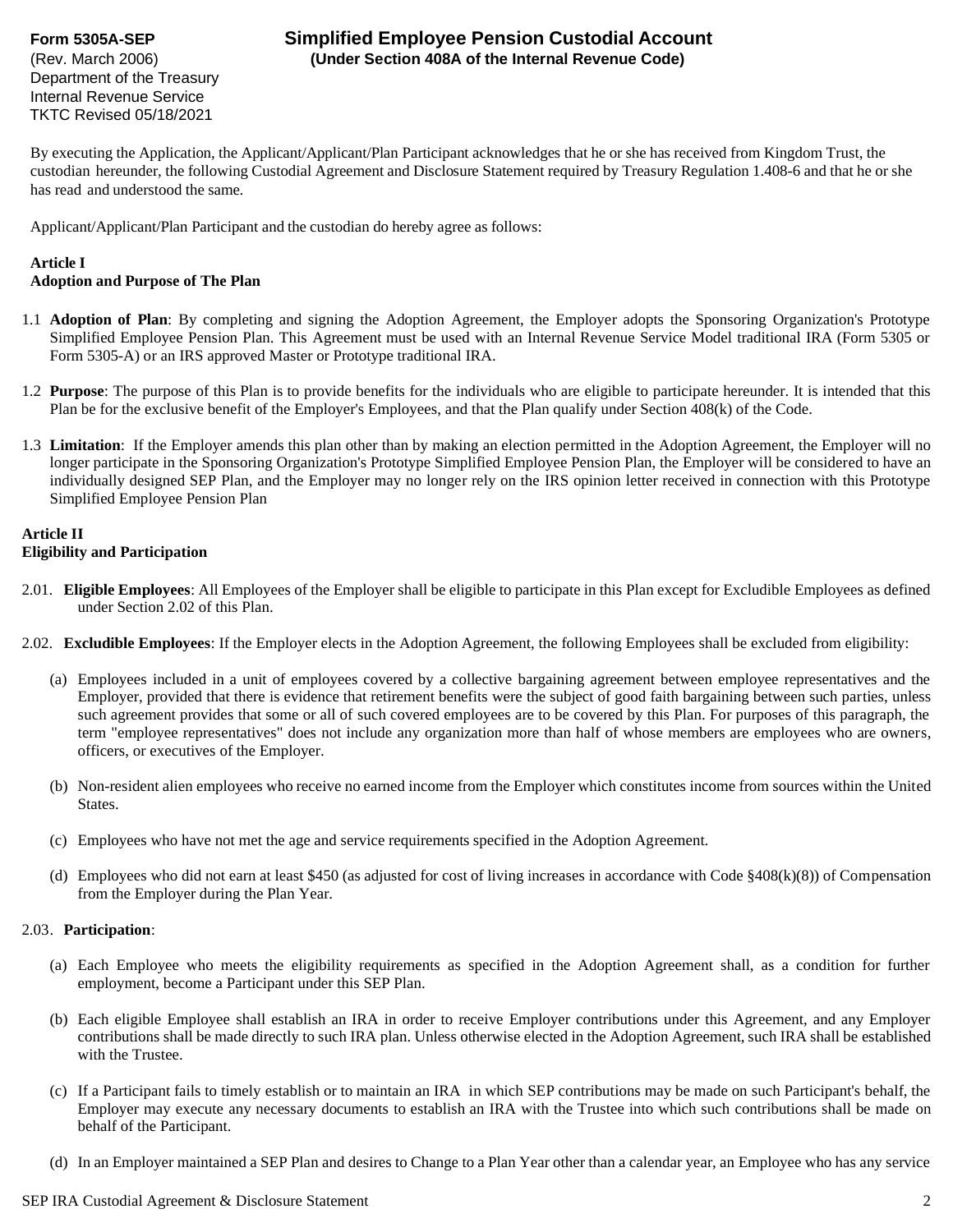during the short Plan Year must be given credit for that service in three of the last five years. Such an Employee must also receiver a contribution for the short Plan Year if such Employee would have been entitled to a contribution for the calenda year in which the short Plan year begins if there had been no change.

#### **Article III**

#### **Written Allocation Formula**

3.01. **Amount of Contribution**: The Employer agrees to contribute on behalf of each eligible Employee for the Plan Year an amount determined under the written allocation formula specified in the Adoption Agreement.

#### 3.02. **Uniform Relationship to Compensation**:

- (a) All Employer contributions to this Plan shall bear a uniform relationship to the total Compensation (not to exceed \$200,000, or such higher amount as may be permitted under law) of each Participant.
- (b) If the Employer elects the Flat Dollar Contribution allocation in the Adoption Agreement, such contributions shall be deemed to bear a uniform relationship to the total compensation of each Participant.
- 3.03. **Limitation on Employer Contributions**: The maximum employer contribution which may be made for any one Plan Year with respect to any Participant and allocated to each Participant's IRA is the lesser of 25% of such Participant's Compensation for the Plan Year or \$40,000 as adjusted under Code § 415(d). For purposes of the 25% limitation described in the preceding sentence, a participant's compensation does not include any elective deferral described in Code §  $402(g)(3)$  or any amount that is contributed by the employer at the election of the employee and that is not includible in the gross income of the employee under Code  $\S$ § 125, 132(f)(4) or 457.

#### 3.04**. Permitted Disparity for Certain Contributions**:

- (a) Definite Integrated Contribution Formula: If elected in the Adoption Agreement, the Employer will contribute an amount equal to the Base Contribution Percentage selected in the Adoption Agreement (but not less than 3%) of each Participant's Compensation (as defined in Section 4.04 of the Plan) for the Plan Year, up to the Integration Level plus an amount equal to the Excess Contribution Percentage selected in the Adoption Agreement (but not less than 3% and not to exceed the Base Contribution Percentage by more than the lesser of: (i) the Base Contribution Percentage, or (ii) the Maximum Disparity Rate) of such Participant's Excess Compensation.
- (b) Discretionary Integrated Contribution Formula: If elected in the Adoption Agreement, Employer contributions for the Plan Year will be allocated to Participants' accounts as follows:

STEP 1: Contributions will be allocated to each Participant's account in the ratio that each Participant's total Compensation bears to the total Compensation of all Participants, at a rate not in excess of 3% of each Participant's Compensation.

STEP 2: Any contributions remaining after the allocation in Step One will be allocated to each Participant's account in the ratio that each Participant's Excess Compensation bears to the Excess Compensation of all Participants, at a rate not in excess of 3% of such Excess Compensation. For purposes of this Step Two, in the case of any Participant who has exceeded the Cumulative Permitted Disparity Limit described below, such Participant's total Compensation for the calendar year will be taken into account.

STEP 3: Any contributions remaining after the allocation in Step Two will be allocated to each Participant's account in the ratio that the sum of each Participant's total Compensation and Excess Compensation bears to the sum of all Participants' total Compensation and Excess Compensation, at a rate not in excess of the Maximum Disparity Rate. For purposes of this Step Three, in the case of any Participant who has exceeded the Cumulative Permitted Disparity Limit described below, 2 times such Participant's total Compensation for the calendar year will be taken into account.

STEP 4: Any remaining Employer contributions will be allocated to each Participant's account in the ratio that each Participant's total Compensation bears to the total Compensation of all Participants.

- (c) For purposes of the allocations made pursuant to this Section 3.04, in no event can the amount allocated to each Participant's IRA exceed the lesser of 25% of the first \$200,000 (or such higher amount, as may be permitted under law) of compensation or \$40, 000, as adjusted under Code §415(d). For purposes of the 25% limitation described in the preceding sentence, a Participant's compensation does not include any elective deferral described in Code  $\frac{8402(g)}{3}$  or any amount that is contributed by the employer at the election of the employee and that is not includible in the gross income of the employee under Code §§125, 132(f)(4) or 457.
- (d) Annual Overall Permitted Disparity Limit: Notwithstanding the preceding paragraphs, for any calendar year this SEP benefits any Participant who benefits under another SEP or qualified plan described in Code Section 401(a) maintained by the Employer that provides for Permitted Disparity (or imputes disparity), Employer contributions will be allocated to each Participant's IRA in the ratio that the participant's total compensation for the calendar year bears to all Participants' total Compensation for that year.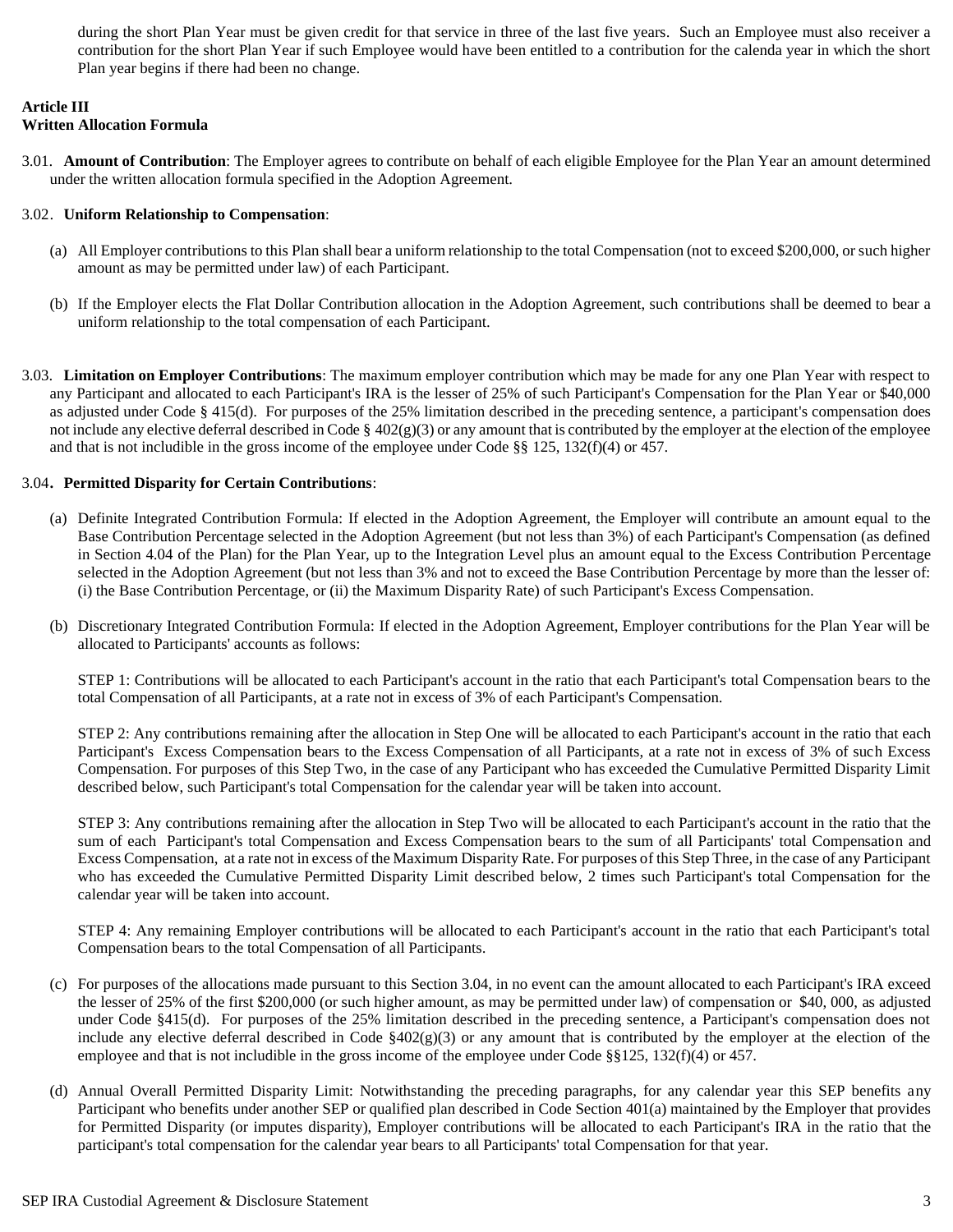(e) Cumulative Permitted Disparity Limit: Effective for calendar years beginning on or after January1, 1995, the Cumulative Permitted Disparity Limit for a Participant is 35 total Cumulative Permitted Disparity Years. Total Cumulative Permitted Disparity Years means the number of years credited to the Participant for allocation or accrual purposes under this SEP or any other SEP or any qualified plan described in Code Section 401(a) (whether or not terminated) ever maintained by the Employer. For purposes of determining the Participant's Cumulative Permitted Disparity Limit, all years ending in the same Calendar Year are treated as the same year. If the Participant has not benefited under a defined benefit or target benefit plan for any year beginning on or after January 1, 1994, the Participant has no Cumulative Permitted Disparity Limit.

# **Article IV**

### **Glossary of Plan Terms**

4.01 **Adoption Agreement**: The document executed by the Employer through which it adopts the Plan and agrees to be bound by all terms and conditions of the Plan.

4.02 **Base Contribution Percentage**: The percentage of Compensation contributed under the Plan (but in no event less than 3%) with respect to that portion of each Participant's Compensation not in excess of the Integration Level.

4.03 **Code**: The Internal Revenue Code of 1986 and the regulations issued thereunder as heretofore or hereafter amended. Reference to a section of the Code shall include that section and any comparable section or sections of future legislation that amends, supplements or supersedes that section.

4.04 **Compensation; 415 Safe Harbor Compensation:** Compensation is defined as wages, salaries, and fees for professional services and other amounts received (without regard to whether or not an amount is paid in cash) for personal services actually rendered in the course of employment with the employer maintaining the plan to the extent that the amounts are includible in gross income (including but not limited to, commissions paid salesmen, compensation for services on the basis of a percentage of profits, commissions on insurance premiums, tips, bonuses, fringe benefits, and reimbursements, or other expense allowances under a nonaccountable plan (as described in Section 1.61-2(c) IRC), and excluding the following:

- (a) Employer contributions to a plan of deferred compensation which are not includible in the employee's gross income for the taxable year in which contributed, or employer contributions under a simplified employee pension plan, or any distributions from a plan of deferred compensation;
- (b) Amounts realized from the exercise of a nonqualified stock option, or when restricted stock (or property) held by the employee either becomes freely transferable or is no longer subject to a substantial risk of forfeiture;
- (c) Amounts realized from the sale, exchange or other disposition of stock, acquired under a qualified stock option; and
- (d) Other amounts which received special tax benefits, such as premiums for group-term life insurance (but only to the extent the premiums are not includible in the gross income of the employee).

For any Self-Employed individual covered under the plan, Compensation will mean Earned Income.

Compensation shall include only that compensation which is actually paid or made available to the Participant during the year.

Except where specifically stated otherwise in this plan, a Participant's Compensation shall include any elective deferral described in Code  $\S$  402(g)(3) or any amount that is contributed by the employer at the election of the employee and that is not includible in the gross income of the employee under Code §§ 125, 132(f)(4) or 457.

The annual compensation of each participant taken into account under the SEP for any year shall not exceed \$200,000, as adjusted for increases in the cost of living in accordance with Code § 401(a)(17)(B). If the SEP determines compensation for a period of time that contains fewer than 12 calendar months, then the annual compensation limit is an amount equal to the annual compensation limit for the calendar year in which the compensation period begins multiplied by a fraction, the numerator of which is the number of full months in the short compensation period, and the denominator of which is 12.

4.05 **Custodian**. The Kingdom Trust Company or any success custodian of the Plan Participant's custodial account.

4.06 **Earned Income**: The net earnings from self-employment in the trade or business with respect to which the Plan is established, for which personal services of the individual are a material income-producing factor. Net earnings will be determined without regard to items not included in gross income and the deductions allocable to such items. Net earnings are reduced by contributions by the Employer to qualified plans or to a SEP plan to the extent deductible under Section 404 of the Code. Net earnings shall be determined with regard to the deduction allowed to the Employer by Section 164(f) of the Code.

4.07 **Employee**: An individual, including a Self-Employed, employed by the Employer, who performs services with respect to the trade or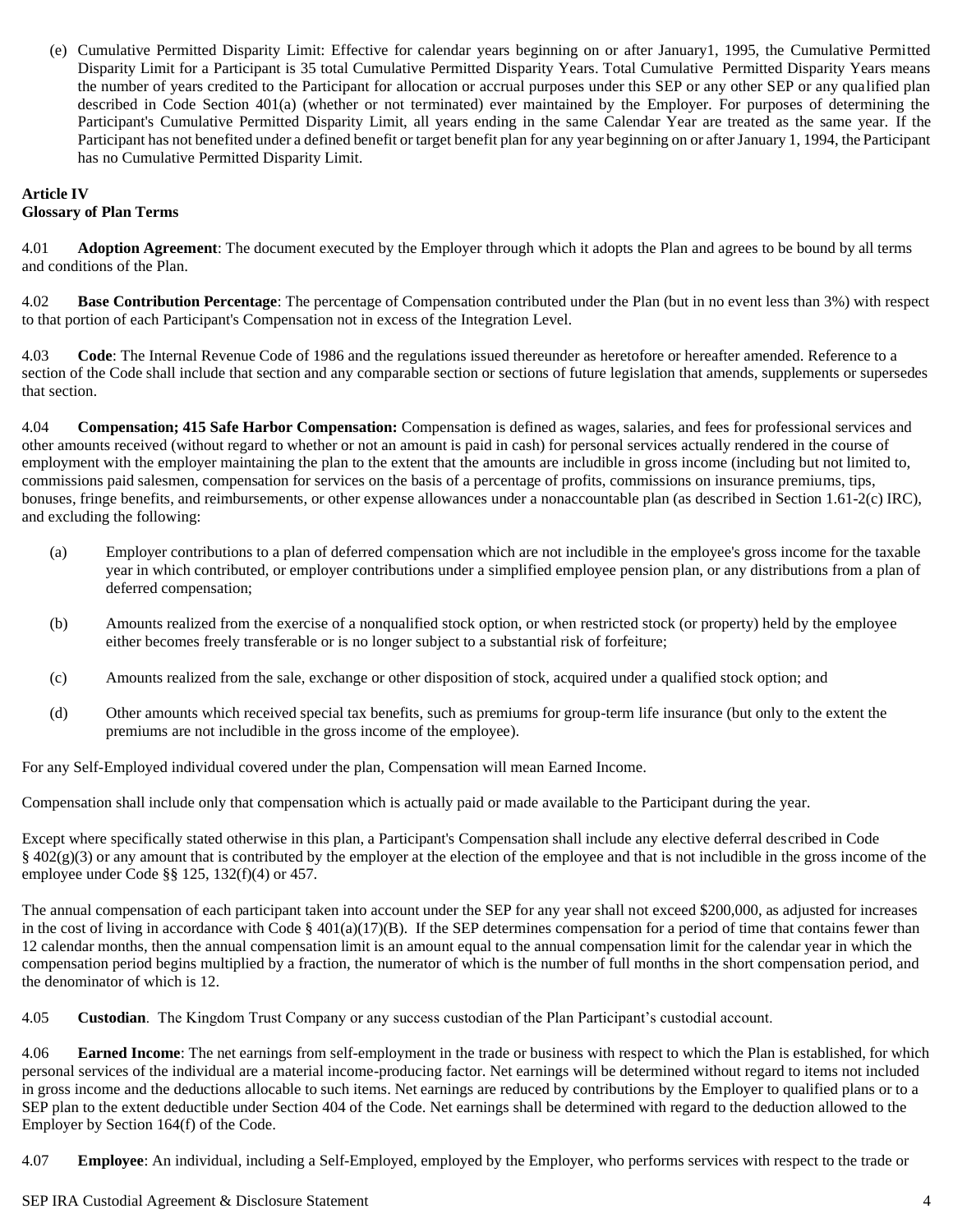business of the Employer. Also any employee of any other employer required to be aggregated under Section 414(b), (c) or (m) of the Code; any leased employee within the meaning of Section 414(n) of the Code shall be considered an Employee; and all Employees required to be aggregated under section 414(o) of the Code. Also called Plan Participant herein

4.08 **Employer**: The sole proprietorship, partnership, corporation or other entity identified as such in the Adoption Agreement.

4.09 **Excess Compensation**: A Participant's Compensation in excess of the Integration Level.

4.10 **Excess Contribution Percentage**: The percentage of Compensation contributed under the Plan with respect to each Participant's Excess Compensation.

4.11 **Integration Level**: The taxable wage base, or such lesser amount elected by the Employer in the Adoption Agreement. The taxable wage base is the maximum amount of earnings which may be considered wages for a year under section  $3121(a)(1)$  of the Code in effect as of the beginning of the Plan Year.

#### 4.12 **Maximum Disparity Rate**:

- (a) If the Definite Integrated Contribution Formula is selected by the Employer under Section 3.04(a) above, the Maximum Disparity Rate is equal to the lesser of:
- (i) 5.7%; or
- (ii) the applicable percentage determined in accordance with Table I below.

#### **Table I**

| If the Integration Level<br>is more than | But not more than        | the applicable percentage is: |
|------------------------------------------|--------------------------|-------------------------------|
| \$0                                      | $X^*$                    | 5.7%                          |
| X <sup>*</sup> of Taxable Wage Base      | 80% of Taxable Wage Base | 4.3%                          |
| 80% of Taxable Wage Base                 | $V^**$                   | 5.4%                          |
| Equal to the Taxable Wage Base           | N/A                      | 5.7%                          |

 $*X$  = the greater of \$10,000 or 20% of the Taxable Wage Base.

 $*Y =$  any amount more than 80% of the Taxable Wage Base but less than 100% of the Taxable Wage Base.

b. If the Discretionary Integrated Contribution Formula is selected by the Employer under Section 3.04(b) above, the Maximum Disparity Rate is equal to the lesser of:

(ii) the applicable percentage determined in accordance with Table II below:

#### **Table II**

| If the Integration Level<br>is more than | But not more than        | the applicable percentage is: |
|------------------------------------------|--------------------------|-------------------------------|
| \$0                                      | $X^*$                    | 2.7%                          |
| X <sup>*</sup> of Taxable Wage Base      | 80% of Taxable Wage Base | 1.3%                          |
| 80% of Taxable Wage Base                 | $V^**$                   | 2.4%                          |
| Equal to the Taxable Wage Base           | N/A                      | 2.7%                          |

 $*X$  = the greater of \$10,000 or 20% of the Taxable Wage Base

 $*Y =$  any amount more than 80% of the Taxable Wage Base but less than 100% of the Taxable Wage Base.

<sup>(</sup>i) 2.7%; or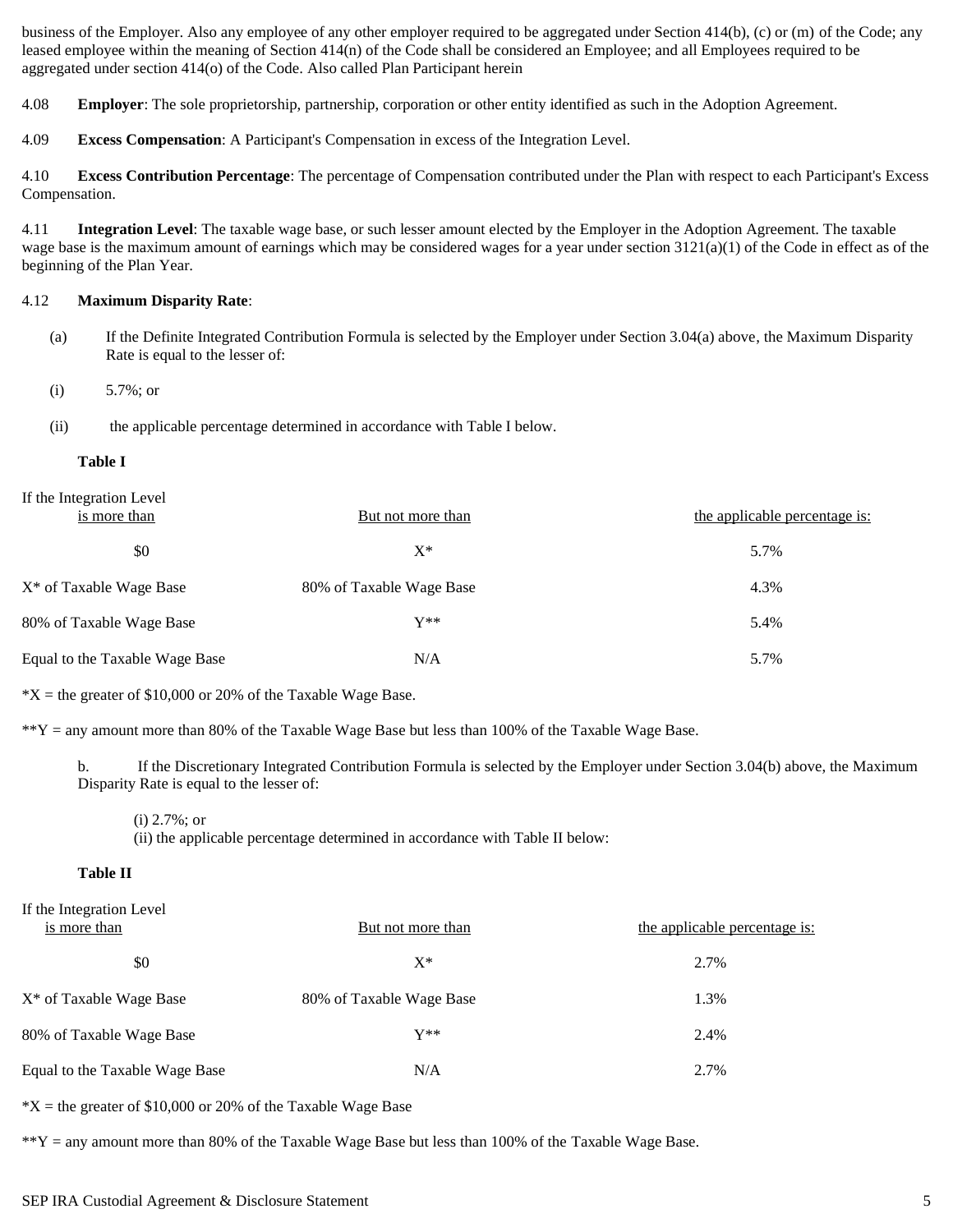c. In no event can the amount allocated to each participant's IRA exceed the lesser of 25% of the participant's compensation or \$40,000, as adjusted under Code § 415(d). For purposes of the 25% limitation described in the preceding sentence, a participant's compensation does not include any elective deferral described in Code §  $402(g)(3)$  or any amount that is contributed by the employer at the election of the employee and that is not includible in the gross income of the employee under Code §§ 125, 132(f)(4) or 457.

4.13 **Participant**: Any Employee who has met the eligibility requirements of this Plan and who is eligible to receive an Employer contribution.

4.14 **Plan**: The Sponsoring Organization's Prototype Simplified Employee Pension Plan consisting of this plan document and the Adoption Agreement as completed and signed by the Employer.

4.15 **Plan Year**: The 12-consecutive month period specified by the Employer in the Adoption Agreement.

4.16 **Self-Employed**: An individual who has Earned Income for a Plan Year from the trade or business for which the Plan is established. A Self-Employed also includes an individual who would have had Earned Income but for the fact that the trade or business had no net profits for the Plan Year.

4.17 **Sponsoring Organization**: The entity specified in the Adoption Agreement.

4.18 **Trustee:** The financial institution or other organization specified in the Adoption Agreement which qualifies under section 408(a) of the Code and is serving as Trustee or Custodian of the IRA plan to which an Employer contribution is made.

#### **Article V**

#### **Amended to Comply with Internal Revenue Code**

**5.01.** This agreement will be amended as necessary to comply with the provisions of the Code and the related regulations. Other amendments may be made with the consent of the persons whose signatures appear on the adoption agreement.

#### **Article VI**

#### **General Custodial Account Provisions for Plan Participants**

**6.01. Applicable Law**: This custodial agreement is subject to all applicable Federal Statutes and Regulations and shall be governed by and construed under all applicable Statutes and regulations of the state of South Dakota.

If any provision of this custodial agreement is determined to be invalid or illegal, those provisions shall be stricken, and the remaining provisions shall remain fully enforceable. A failure to enforce any of the provisions of this agreement by either you or custodian shall not be construed as a waiver of such provisions or of any right to enforce such provisions thereafter.

Any suit filed against custodian arising out of or in connection with this custodial agreement shall only be instituted in the Federal District Court for the District of South Dakota, Southern Division in Sioux Falls, South Dakota or, lacking Federal Jurisdiction, in the county courts of Minnehaha County, South Dakota in Sioux Falls, South Dakota where custodian maintains its principal place of business and you agree to submit to such jurisdiction both in connection with any such suit you may file and in any such suit custodian may file against you.

- **6.02. Annual Accounting**: The custodian shall, at least annually, provide the Applicant/Plan Participant or beneficiary (in the case of Applicant/Plan Participant's death) with an accounting of such Applicant/Plan Participant's account. Such accounting shall be deemed to be accepted by the Applicant/Plan Participant or the beneficiary, if the Applicant/Plan Participant or beneficiary does not object in writing within 60 days after the mailing of such accounting statement. This annual accounting may be delivered electronically.
- **6.03. Amendment**: The Applicant/Plan Participant irrevocably delegates to the custodian the right and power to amend this custodial agreement. Except as hereafter provided, the custodian will give the Applicant/Plan Participant 30 days prior, written notice of any amendment. In case of a retroactive amendment required by a change in the law, the custodian will provide written notice to the Applicant/Plan Participant of the amendment within 30 days after the amendment is made, or if later, by the time that notice of the amendment is required to be given under regulations or other guidance provided by the IRS. The Applicant/Plan Participant shall be deemed to have consented to any such amendment unless the Applicant/Plan Participant notifies the custodian to the contrary within 30 days after notice to the Applicant/Plan Participant and requests in writing an immediate distribution or transfer of the balance in the account.

#### **6.04. Resignation and Removal of the Custodian**:

(a) The custodian may resign and appoint a successor to serve under this agreement or under another governing agreement selected by the successor by giving the Applicant/Plan Participant written notice at least 30 days prior to the effective date of such resignation and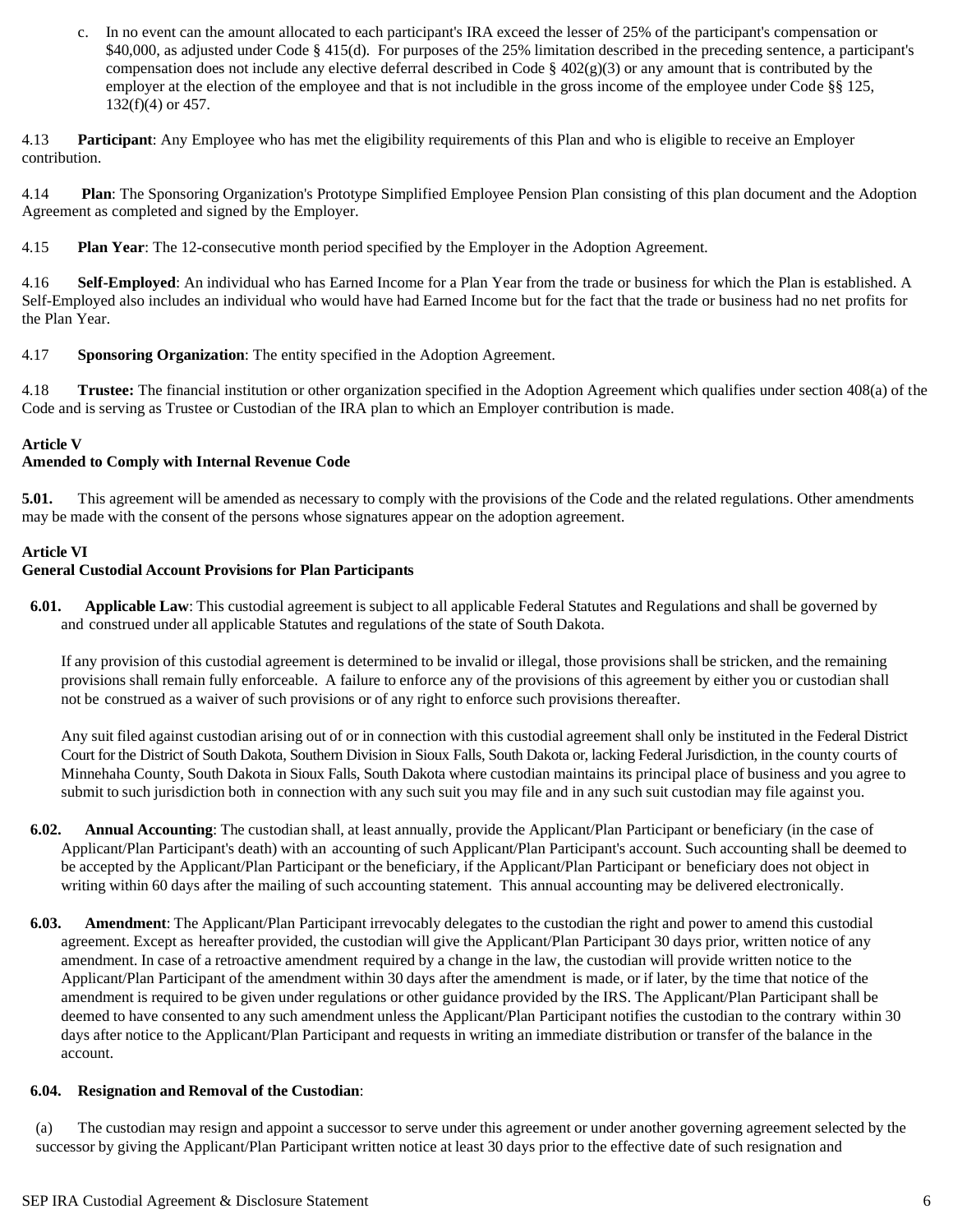appointment, which notice shall also include or be provided under separate cover a copy of such other governing instrument, if applicable, and the related disclosure statement. The Applicant/Plan Participant shall then have 30 days from the date of such notice to either request a distribution of the entire account balance or designate a different successor and notify the custodian of such designation. If the Applicant/Plan Participant does not request distribution of the account balance or notify the custodian of the designation of a different successor within such 30 day period, the Applicant/Plan Participant shall be deemed to have consented to the appointment of the successor and the terms of any new governing instrument, and neither the Applicant/Plan Participant nor the successor shall be required to execute any written document to complete the transfer of the account to the successor. The successor may rely on any information, including beneficiary designations, previously provided by the Applicant/Plan Participant to the custodian.

(b) The Applicant/Plan Participant may at any time remove the Custodian and replace the Custodian with a successor trustee or custodian of the Applicant/Plan Participant's choice by giving 30-days prior written notice to the Custodian of such removal and replacement. The Custodian shall then deliver the assets of the account as directed by the Applicant/Plan Participant. However, the Custodian may retain a portion of the assets of the IRA as a reserve for payment of any anticipated remaining fees and expenses, and shall pay over any remainder of this reserve to the successor trustee or custodian upon satisfaction of such fees and expenses.

(c) The Custodian may resign and demand that the Applicant/Plan Participant appoint a successor Trustee or Custodian of this IRA by giving the Applicant/Plan Participant written notice at least 30 days prior to the effective date of such resignation. The Applicant/Plan Participant shall then have 30 days from the date of such notice to designate a successor Trustee or Custodian, notify the Custodian of the name and address of the successor Trustee or Custodian, and provide the Custodian with appropriate evidence that such successor has accepted the appointment and is qualified to serve as Trustee or Custodian of an Individual Retirement Account under the Internal Revenue Code.

(i) If the Applicant/Plan Participant designates a successor trustee or custodian and provides the Custodian evidence of the successor's acceptance of appointment and qualification within such 30-day period, the Custodian shall then deliver all of the assets held by the Custodian in the account (whether in cash or personal or real property, wherever located, and regardless of value) to the successor Trustee or Custodian, subject to 6(b) above.

(ii) If the Applicant/Plan Participant does not notify the Custodian of the appointment of a successor trustee or custodian within such 30 day period, then the Custodian may distribute all of the assets held by the Custodian in the account (whether in cash or personal or real property, wherever located, and regardless of value) to the Applicant/Plan Participant, outright and free of trust, and the Applicant/Plan Participant shall be wholly responsible for the tax consequences of such distribution.

(d) In any case listed above, the Custodian may expend any assets in the account to pay expenses of valuation and transfer (including reregistering the assets and preparation of deeds, assignments, and other instruments of transfer or conveyance) to the successor trustee or custodian or the Applicant/Plan Participant, as the case may be. In addition, the Custodian may retain a portion of the assets as a reserve for payment of any anticipated remaining fees and expenses. Upon satisfaction of such fees and expenses, the Custodian shall pay over any remainder of the reserve to the successor Trustee or Custodian or to the Applicant/Plan Participant, as the case may be.

#### **6.05. Fees and Expenses:**

(a) The Applicant/Plan Participant agrees to pay the any and all fees specified in the fee schedule published by Kingdom Trust as in effect and as modified from time to time for establishing and maintaining this IRA, including but not limited to any Custodian fees, and fees for distributions from, transfers to or from, and terminations of this IRA. Kingdom Trust may change the fee schedule at any time by giving the Applicant/Plan Participant 30 days prior written notice.

(b) The Applicant/Plan Participant agrees to pay any expenses incurred by the Custodian in the performance of its duties in connection with the account. Such expenses include, but are not limited to, administrative expenses, such as legal and accounting fees, a valuation fee from a qualified independent third party appraiser, and any taxes of any kind whatsoever that may be levied or assessed with respect to such account.

(c) All such fees, taxes, and other administrative expenses charged to the account shall be collected either from the assets in the account or from any contributions to or distributions from such account if not paid by the Applicant/Plan Participant by the due date for same, but the Applicant/Plan Participant shall be responsible for any deficiency. To effectuate this clause 6.5, Applicant/Plan Participant does hereby authorize the Custodian to liquidate such assets as are required to satisfy any delinquency caused by Applicant/Plan Participant's failure to pay any fee by due date for the same.

(d) In the event that for any reason the Custodian is not certain as to who is entitled to receive all or part of the Custodial Funds, the Custodian reserves the right to withhold any payment from the Custodial account, to request a court ruling to determine the disposition of the Custodial account assets, and to charge the Custodial account for any expenses incurred in obtaining such legal determination.

**6.06.Withdrawal Requests**: All requests for withdrawal shall be in writing and in form and substance acceptable to Custodian. Such written notice must also contain the reason for the withdrawal and the method of distribution being requested. Custodian shall also have the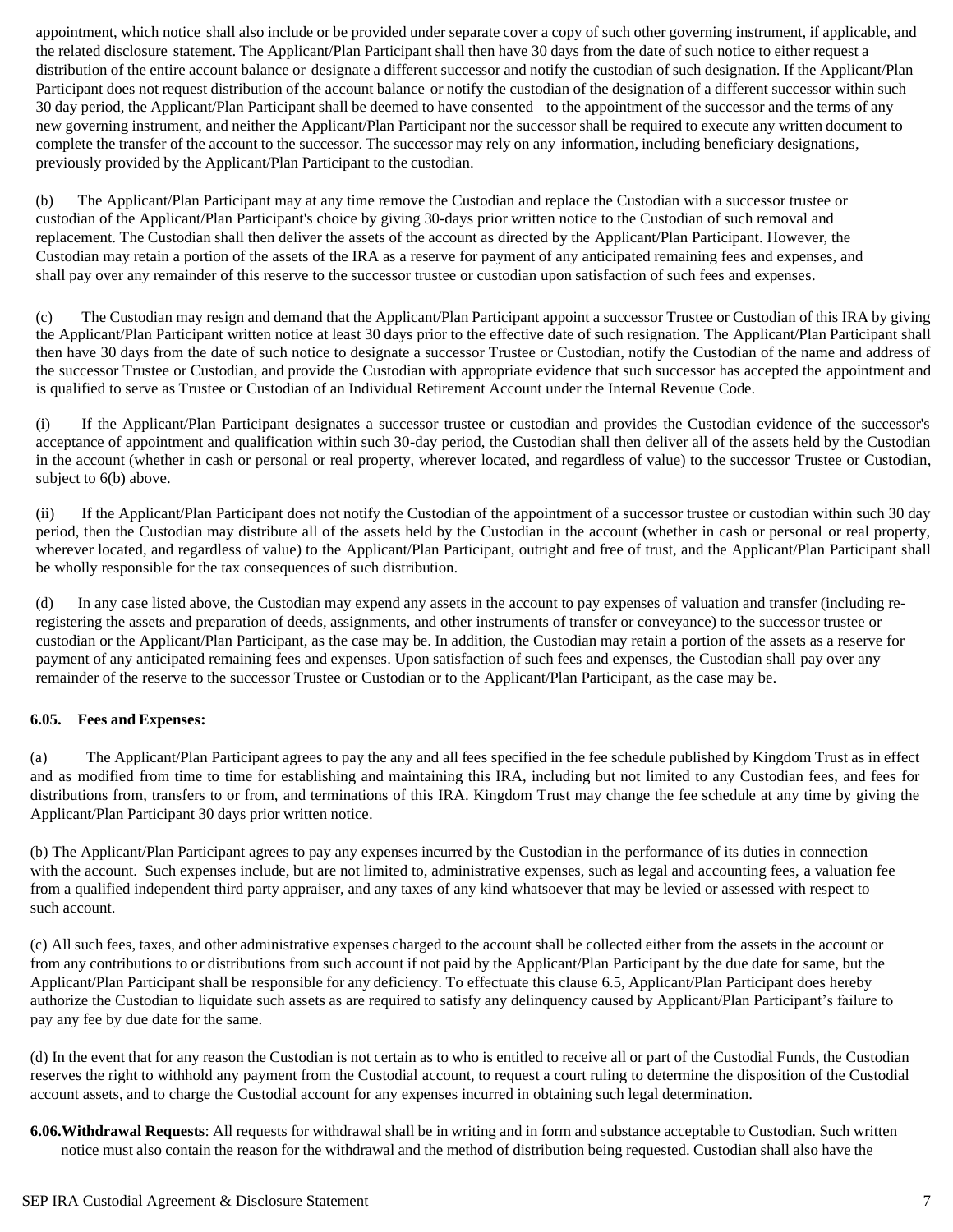right to reject any withdrawal request it may deem appropriate and to apply to a court of competent jurisdiction to make a determination with respect to the proper party eligible to receive a distribution from the account and to charge the custodial funds and/or the Applicant/Plan Participant for any expenses incurred in obtaining such legal determination, including attorneys' fees.

**6.07.Required Minimum Distributions**: If the Applicant/Plan Participant has reached age 70 1/2 prior to December 31, 2019 and has not chosen any of the distribution methods under Article IV of this custodial agreement by the April 1st following the calendar year in which the Applicant/Plan Participant reaches age 70 1/2, distribution shall be determined based upon the distribution period in the uniform lifetime distribution period table in Treasury Regulation Section 1.401 (a)(9)-9. If the Applicant/Plan Participant has reached age 72 after December 31, 2019 and has not chosen any of the distribution methods under Article IV of this custodial agreement by the April 1st following the calendar year in which the Applicant/Plan Participant reaches age 72, distribution shall be determined based upon the distribution period in the uniform lifetime distribution period table in Treasury Regulation Section 1.401 (a)(9)-9. However, in either event, no payment will be made until the Applicant/Plan Participant provides the Custodian with a proper distribution request in form and substance acceptable to the Custodian. Custodian reserves the right to require a minimum balance in the account in order to make periodic payments from the account. Upon receipt of such distribution request, the Applicant/Plan Participant may switch to a joint life expectancy in determining the required minimum distribution if the Applicant/Plan Participant's spouse was the sole beneficiary as of the January 1st of the distribution calendar year and such spouse is more than 10 years younger than the Applicant/Plan Participant.

#### **6.08. Death Benefit Default Provisions**:

(a) If the Applicant/Plan Participant dies before his or her required beginning date and the beneficiary does not select a method of distribution described in Article IV, Section 4.03(b)(i) or (ii) by the December 31st following the year of the Applicant/Plan Participant's death, then distributions will be made pursuant to the single life expectancy of the designated beneficiary determined in accordance with IRS regulations. However, no payment will be made until the beneficiary provides Custodian with a proper distribution request in form and substance acceptable to Custodian and other documentation that may be required by Custodian. A beneficiary may at any time request a complete distribution of his or her remaining interest in the custodial account. Custodian reserves the right to require a minimum balance in the account in order to make periodic payments from the account.

(b) If the Applicant/Plan Participant dies on or after his or her required beginning date, distribution shall be made in accordance with Article IV, Section 4.03 (a). However, no payment will be made until the beneficiary provides custodian with a proper distribution request in form and substance acceptable to Custodian and other documentation that may be required by Custodian. A beneficiary may at any time request a complete distribution of his or her remaining interest in the custodial account. Custodian reserves the right to require a minimum balance in the account in order to make periodic payments from the account.

- **6.09. Transitional Rule for Determining Required Minimum Distributions for Calendar Year 2002:** Unless the Custodian provides otherwise, if a Applicant/Plan Participant (or beneficiary) is subject to required minimum distributions for calendar year 2002, such individual may elect to apply the 1987 proposed regulations, the 2001 proposed regulations, or the 2002 final regulations in determining the amount of the 2002 required minimum. However, the Custodian, in its sole discretion, reserves the right to perform any required minimum distribution calculations through its data systems or otherwise based upon any of the three sets of regulations delineated in the previous sentence.
- **6.10. Responsibilities**: Applicant/Plan Participant agrees that all information and instructions given by the Applicant/Plan Participantis complete and accurate and that the custodian shall not be responsible for any incomplete or inaccurate information provided by the Applicant/Plan Participant, the Applicant/Plan Participant's beneficiary(ies) or the account designated representative (as described below and in the SEP IRA adoption agreement. Applicant/Plan Participant, on behalf of the Applicant/Plan Participant and the Applicant/Plan Participant's beneficiary(ies), agrees to be responsible for all tax consequences arising from contributions to and distributions from this custodial account (including but not limited to all interest, penalties and penalty taxes), and acknowledges that no tax advice has been or will be provided by the custodian.

#### **6.11. Designation of Beneficiary:**

(a) Except as may be otherwise required by State law, in the event of the Applicant/Plan Participant's death, the balance in the account shall be paid to the beneficiary or beneficiaries designated by the Applicant/Plan Participant on a beneficiary designation form acceptable to and filed with Custodian. The Applicant/Plan Participant may change the Applicant/Plan Participant's beneficiary or beneficiaries at any time by filing a new beneficiary designation with Custodian. If no acceptable beneficiary designation is in effect, if none of the named beneficiaries survive the Applicant/Plan Participant, or if Custodian cannot locate any of the named beneficiaries after reasonable search, any balance in the account will be payable to the Applicant/Plan Participant's estate.

(b) In the event of the Applicant/Plan Participant's death, any beneficiary may name a subsequent beneficiary or beneficiaries to receive the balance of the account to which such beneficiary is entitled upon the death of the original beneficiary by filing a subsequent beneficiary designation form acceptable to and filed with the Custodian. Payments to such subsequent beneficiary(ies) shall be distributed in accordance with the payment schedule applicable to the original beneficiary or more rapidly if the subsequent beneficiary requests. In no event may any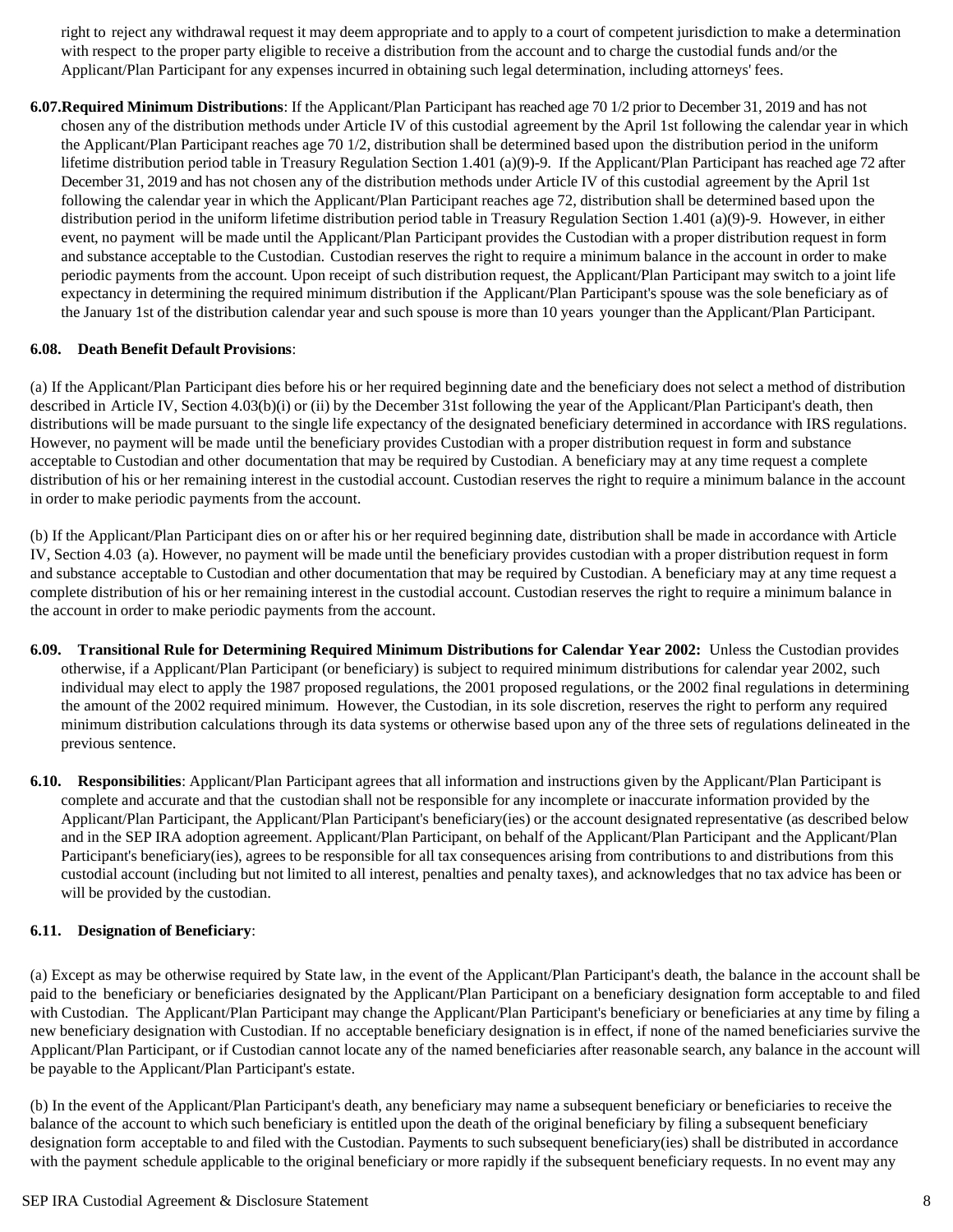subsequent beneficiary, be treated as a designated beneficiary of the Applicant/Plan Participant. The preceding sentence shall not apply with respect to the subsequent beneficiary(ies), if any, designated by the original spouse beneficiary where the Applicant/Plan Participant dies before his or her required beginning date and his/her spouse was named as beneficiary. In this case, the original spouse beneficiary is treated as the Applicant/Plan Participant. If the balance of the account has not been completely distributed to the original beneficiary and such beneficiary has not named a subsequent beneficiary or no named subsequent beneficiary is living on the date of the original beneficiary's death, such balance shall be payable to the estate of the original beneficiary.

#### **ARTICLE VII SELF-DIRECTED ACCOUNT PROVISIONS**

**7.01.Investment of Contributions**: In accordance with instructions given to the Custodian, the Custodian shall invest and reinvest all contributions to the account and earnings thereon as directed by the Applicant/Plan Participant (or the direction of the beneficiary(ies) upon the Applicant/Plan Participant's death) in investments that the Custodian, at Custodian's sole discretion, determines it can feasibly administer, which may include but are not limited to marketable securities traded on a recognized exchange or "over the counter" (excluding any securities issued by the custodian), options, mutual funds, common trust funds or other common investment funds that qualify under Section 408(b)(5) (including without limitation qualifying pooled custodial accounts and pooled custodial funds), certificates of deposit, real estate, real estate contracts, mortgages, leases, mortgage notes, debentures, individually negotiated debt instruments, promissory notes, private equity investments in closely held businesses, tax liens and tax anticipation warrants, deeds of trust, and other public, private or alternative investments that the Custodian determines it can feasibly administer, in such amounts as are specifically selected and specified by the Applicant/Plan Participant in orders to the Custodian in such form as may be acceptable to the Custodian, without any duty to diversify and without regard to whether such property is authorized by the laws of any jurisdiction as a trust investment or IRA investment or even if such investment will result in a prohibited transaction, unrelated business taxable income ("UBTI") or a reportable transaction. In addition, the account designated representative (as described below and in the SEP IRA adoption agreement) may give the Custodian directions to have the Custodian buy, sell or reinvest public securities, digital assets and investments that are traded on a recognized exchange or "over the counter" (excluding any securities issued by the custodian). The account designated representative may not direct the Custodian with regard to any alternative or private investments. The Custodian shall be responsible only for the execution of such orders and for maintaining adequate records thereof. However, if any such orders are not received in a form acceptable to the Custodian as required, or, if received, are unclear or administratively unfeasible in the sole opinion of the Custodian, all or a portion of the account may be held in its current investments or remain un-invested without liability for loss of income or appreciation, and without liability for interest pending receipt of such orders or clarification as are acceptable to the Custodian in its sole discretion, or if a new contribution, the contribution may be returned. The Custodian may, but need not, establish programs under which cash deposits in excess of a minimum set by it will be periodically and automatically invested in interest-bearing investment funds. The Custodian shall have no duty other than to follow the written investment directions of the Applicant/Plan Participant, which duty shall be subject to the other terms and conditions of this agreement. The Custodian shall be under no duty to question said instructions and shall not be liable for any investment losses or adverse tax consequences of any kind whatsoever sustained by the Applicant/Plan Participant. In addition, the Custodian reserves the right to not follow a direction or process any investment for administrative or cost related reasons. Execution of Applicant/Plan Participant's instructions or refusal to execute same does not constitute investment advice or an opinion by the Custodian as to the investment's prudence or viability. Applicant/Plan Participant agrees that the Custodian shall have no discretionary power, authority or control with respect to the management, investment or disposition of the Applicant/Plan Participant's assets or any discretionary authority with regard to the management of the Applicant/Plan Participant's account. Applicant/Plan Participant agrees and acknowledges that Custodian is not a fiduciary with respect to the Applicant/Plan Participant, the Applicant/Plan Participant's account or any investment.

- **7.02.Registration**: All assets of the account shall be registered in the name of the Custodian or of a suitable nominee. The same nominee may be used with respect to assets of other investors or other custodians, whether or not held under agreements similar to this one or in any capacity whatsoever. However, each Applicant/Plan Participant's account shall be separate and distinct; a separate account therefore shall be maintained by the Custodian, and evidence of the assets thereof shall be held by the Custodian in individual or bulk segregation either in the Custodian's vaults, whether owned or leased by Custodian or, in the case of marketable securities, in Applicant/Plan Participant's account, approved by the Securities and Exchange Commission under the Securities Exchange Act of 1934.
- **7.03.Account Designated Representative/Investment Advisor**: The Applicant/Plan Participant may appoint an account designated representative who may, butis not required to be, an investment advisor qualified under Section 3(38) of the Employee Retirement Income Security Act of 1974, to direct the investment of his/her IRA. The Applicant/Plan Participant shall notify the Custodian in writing of any such appointment. If the account designated representative is an investment advisor, then the Applicant/Plan Participant shall provide the Custodian a copy of the instruments appointing the investment advisor and evidencing the investment advisor's acceptance of such appointment, an acknowledgment by the investment advisor that the investment advisor is a fiduciary of the account, and a certificate evidencing the investment advisor's current registration under the Investment Advisor's Act of 1940. The Custodian shall comply with any investment directions furnished to the Custodian by the account designated representative, but only with regard to public securities, digital assets and investments that are traded on a recognized exchange or "over the counter" (excluding any securities issued by the Custodian), and will do so until the Custodian receives written notification from the Applicant/Plan Participant that the account designated representative's appointment has been terminated. The Custodian shall have no duty other than to follow the written investment directions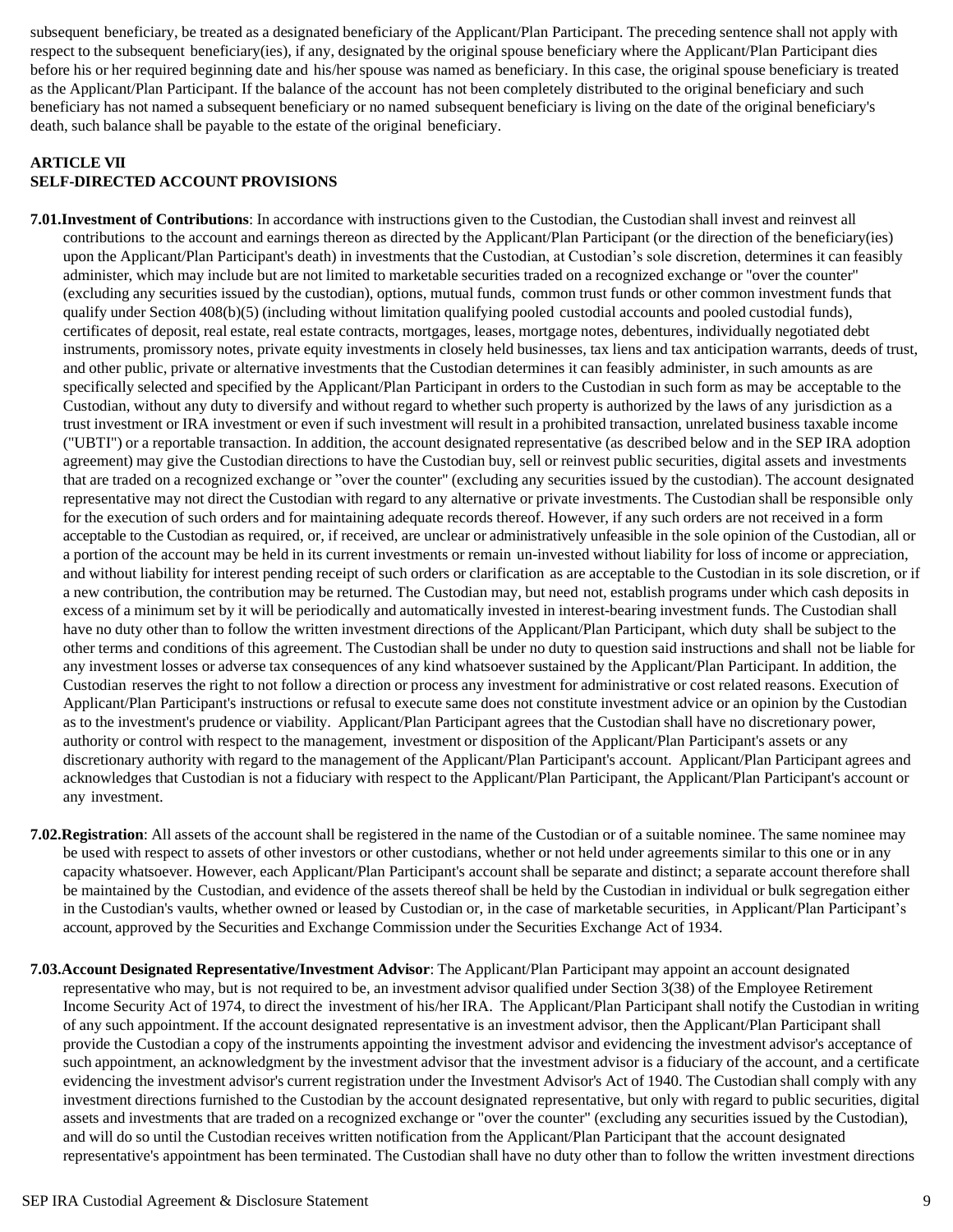of such account designated representative subject to the provisions of this Agreement, shall be under no duty to question said instructions, and shall not be liable for any investment losses or adverse tax consequences sustained by the Applicant/Plan Participant.

- **7.04.No Investment Advice**: Custodian shall have no responsibility for rendering advice with respect to the investment and reinvestment of Applicant/Plan Participant's account and shall not be liable for any loss which result from Applicant/Plan Participant's exercise of control over his/her account. Applicant/Plan Participant shall have and exercise exclusive responsibility for control over all the investment decisions concerning the assets of his/her account, and the Custodian shall have no duty to question his/her investment directives. Custodian reserves the right, in its sole discretion, to deny any investment direction that it cannot feasibly administer, which is violative of Custodian's policy or which might result in a violation of Federal, State or Local laws. Applicant/Plan Participant hereby agrees that the exercise of such right shall not be construed as Custodian providing investment or legal advice.
- **7.05.Prohibited Transactions**: Notwithstanding anything contained herein to the contrary, the Applicant/Plan Participant shall not direct the Custodian to engage in or make any investment that Applicant/Plan Participant knows or should know involves or facilitates any criminal activity, nor shall the Applicant/Plan Participant direct the Custodian to lend any part of the corpus or income of the account to; pay any compensation for personal services rendered to the account to; make any part of its services available on a preferential basis to; acquire for the account any property, other than cash, from; or sell any property to the Applicant/Plan Participant, any member of Applicant/Plan Participant's family, or any entity controlled by Applicant/Plan Participant through the ownership, directly or indirectly, of 50 percent or more of the total combined voting power of all classes of ownership entitled to vote, or of 50 percent or more of the total value of all ownership interests of such entity. Generally, if a Applicant/Plan Participant engages in or directs the engagement in a prohibited transaction as described in Section 4975 of the Code, the Applicant/Plan Participant's account ceases to be an IRA as of the first day of the year in which the prohibited transaction takes place, and the account is treated as ha ving distributed all its assets to the Applicant/Plan Participant or beneficiary at their fair market values on the first day of that year which may result in taxes and penalties. Applicant/Plan Participant hereby agrees to be solely responsible for determining and avoiding prohibited transactions and reportable events and will indemnify and hold Custodian harmless should Applicant/Plan Participant engage in a prohibited transaction or other transaction described in this paragraph.
- **7.06.Unrelated Business Taxable Income ("UBTI")**: Investments may generate taxable income within the IRA account, referred to as Unrelated Business Taxable Income (UBTI). Such income must be considered in conjunction with all such income from all IRA accounts and may be taxable to the IRA account to the extent that all UBTI for a given taxable year exceeds the threshold amount set by the IRS. If the Applicant/Plan Participant directs investment of the account in any investment which results in unrelated business taxable income, it shall be the responsibility of the Applicant/Plan Participant to so advise the Custodian and to provide the Custodian with all forms necessary to file any required returns or reports for the account. All forms, returns and reports must be completed by the Applicant/Plan Participant and delivered in a timely manner to Custodian for signature and filing. In such instances, the IRS requires that a Form 990-T be filed for the IRA account along with the appropriate amount of tax.

The Applicant/Plan Participant, by signing this agreement, understands the Custodian:

**7.06.1.1.**does not make any determination of UBTI;

**7.06.1.2.**does not monitor whether the account has UBTI; and

**7.06.1.3.**does not prepare Form 990-T or other necessary forms, returns or reports.

Therefore, the Applicant/Plan Participant must monitor UBTI for this and any other IRA account which he/she may hold and prepare, or have prepared at their expense, the proper 990-T tax form, along with any other necessary forms, returns or reports and forward it to Custodian for signatures and filing, along with authorization to pay any tax due from the IRA account.

**7.07. Disclosures and Voting**: The Custodian shall deliver to Applicant/Plan Participant, or cause to be executed and delivered to Applicant/Plan Participant all notices, prospectuses, financial statements, proxies and proxy soliciting materials relating to assets credited to the account. The Custodian shall not vote any shares of stock or take any other action, pursuant to such documents, with respect to such assets except upon receipt by the Custodian of written instructions from Applicant/Plan Participant that the Custodian, in its sole discretion, finds to be adequate.

**7.08. Miscellaneous Expenses**: In addition to those expenses set out in Article VIII, section 6.5 of this plan, the Applicant/Plan Participant agrees to pay any and all expenses incurred by the Custodian in connection with the account, including, but not limited to, expenses of valuation of account assets, tax payments, and filing of any returns and reports with regard to UBTI. Moreover, all estimated taxes, together with any transfer and other taxes, including any interest and penalties thereon, as well as any expenses incurred in connection with the investment or reinvestment of the assets of the account shall be paid by the Applicant/Plan Participant. The Custodian may, at the Applicant/Plan Participant's expense, retain suitable accountants, attorneys, or other agents to advise and assist the custodian in performing their respective duties under this agreement.

**7.09. Indemnification of Custodian:** To the extent not prohibited by Federal or State law, the Applicant/Plan Participant agrees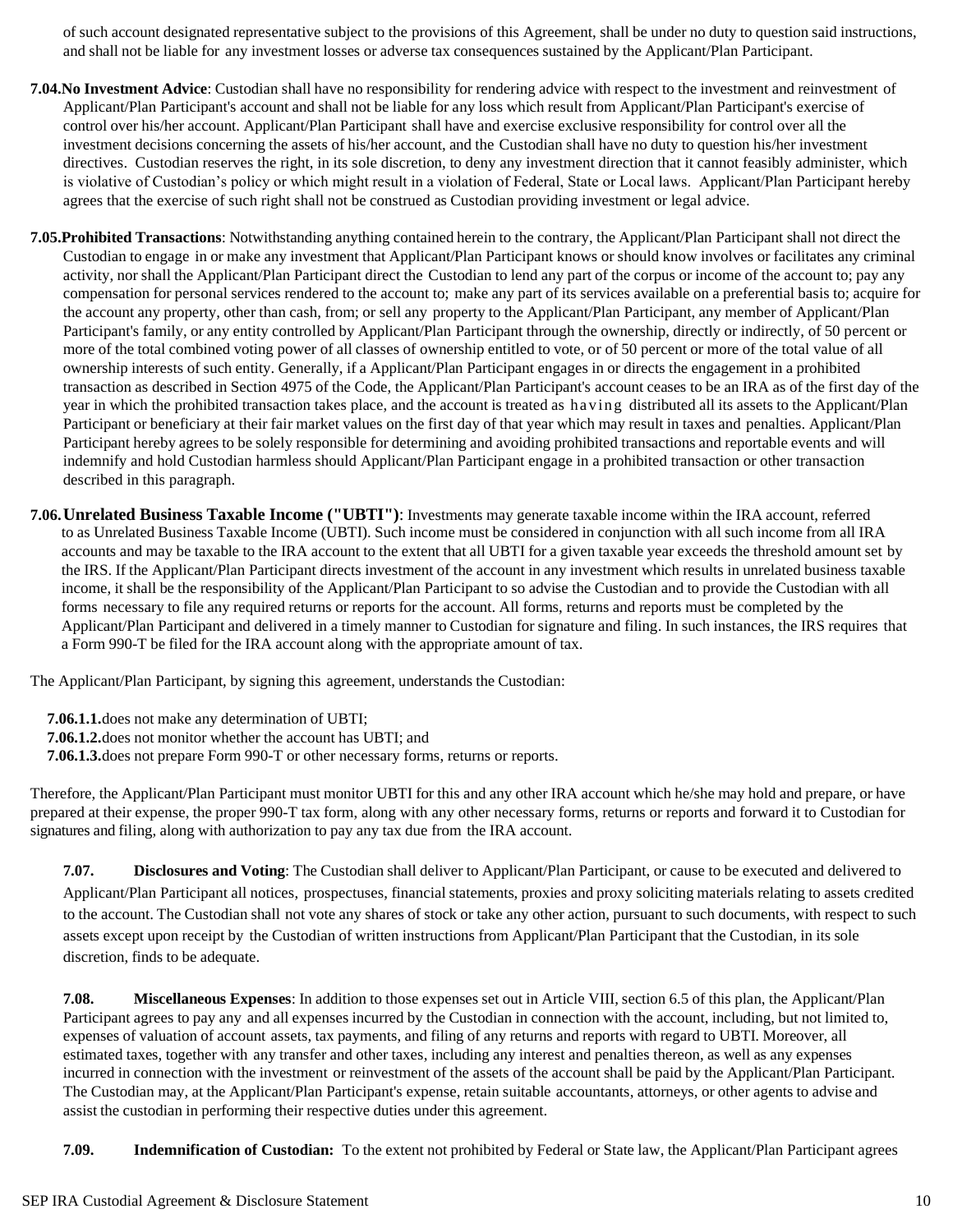to indemnify and hold harmless Kingdom Trust, its respective subsidiaries and administrators, officers, directors, managers, members, representatives, agents, employees, affiliates, successors and assigns from and against any and all claims, demands, liabilities, damages, costs, expenses, attorneys' fees, payments and assessments arising in connection with the Applicant/Plan Participant or the Applicant/Plan Participant's IRA or which may result from any good faith actions, errors or omissions and from following or attempting to follow any directions of the Applicant/Plan Participant (or the beneficiary(ies), or an account designated representative), and further agrees that the custodian shall not be subject to margin calls or have any other obligation to extend credit or otherwise disburse payment beyond the cash balance of Applicant/Plan Participant's account for any reason whatsoever.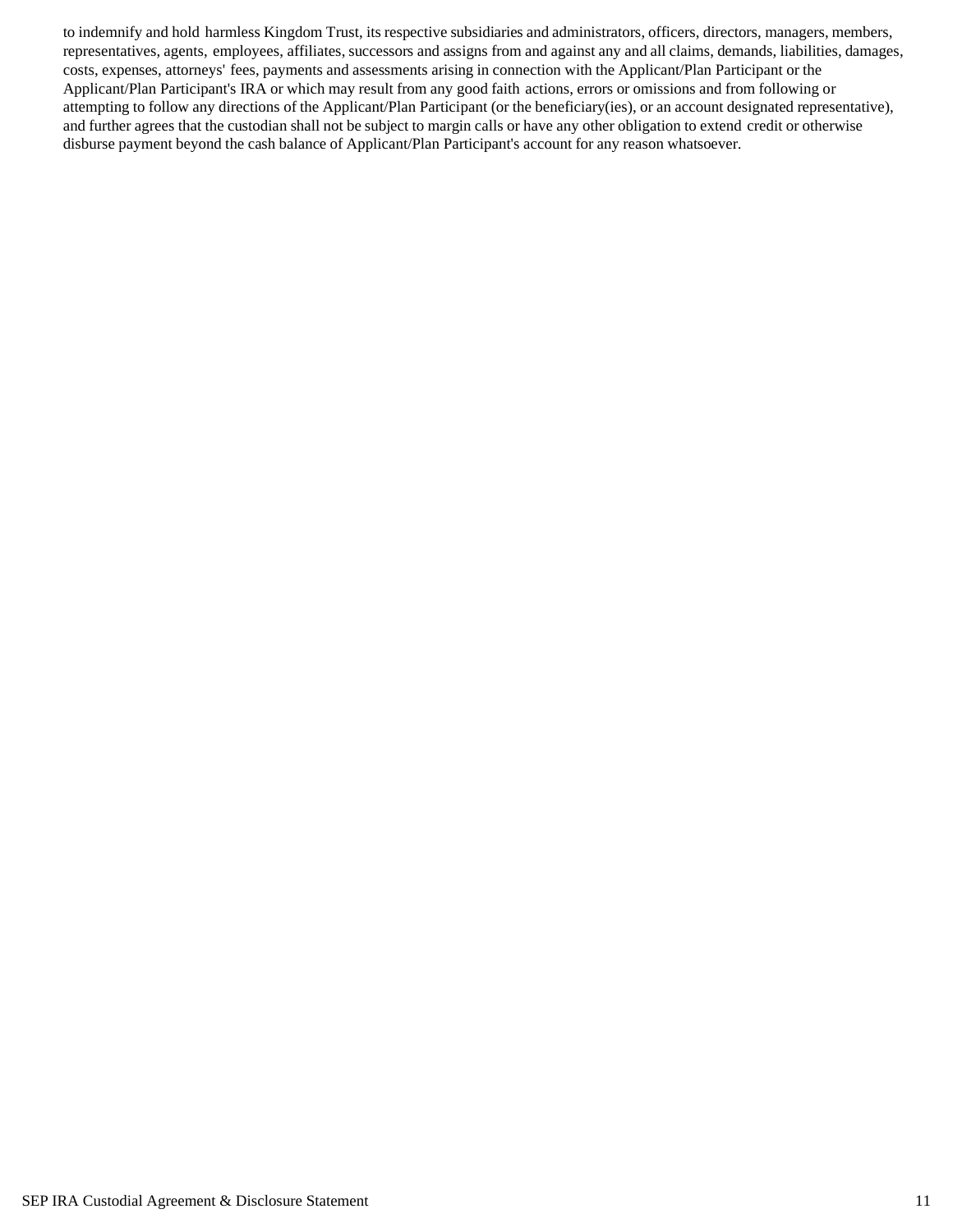#### **SIMPLIFIED EMPLOYEE PLAN DISCLOSURE STATEMENT**

#### **INFORMATION FOR THE EMPLOYEE**

The information provided below explains what a Simplified Employee Pension (SEP) plan is, how contributions are made, and how to treat your employer's contributions for tax purposes. Please read the questions and answer carefully. For more specific information, see the Prototype SEP Plan document and Adoption Agreement executed by your Employer. Also, see IRS Publication 560.

#### **QUESTIONS AND ANSWERS**

- **Q1** What is a Simplified Employee Pension, or SEP?
- **A1** A SEP is a written arrangement (a plan) that allows an employer to make contributions toward your retirement. Contributions are made to a traditional individual retirement account/annuity (IRA).

Your employer will provide you with a copy of the agreement containing participation rules and a description of how employer contributions may be made to your IRA.

All amounts contributed to your IRA by your employer belong to you even after you stop working for that employer.

- **Q2** Must my employer contribute to my IRA under the SEP?
- **A2** No. An employer is not required to make SEP contributions. If a contribution is made, it must be allocated to all the eligible employees according to the SEP agreement. The Prototype SEP Plan specifies that the contribution for each eligible employee will be the same percentage of compensation (excluding compensation higher than a specified dollar limit that is subject to cost-of-living adjustments) for all employees. The compensation limit is:

| 2006 | \$220.000 |
|------|-----------|
| 2007 | \$225.000 |
| 2008 | \$230,000 |
| 2009 | \$245,000 |
| 2010 | \$245,000 |
| 2011 | \$245,000 |
| 2012 | \$250,000 |
| 2013 | \$255,000 |
| 2014 | \$260,000 |
| 2015 | \$265.000 |
| 2016 | \$265,000 |
| 2017 | \$270.000 |
| 2018 | \$275.000 |
| 2019 | \$280,000 |
| 2020 | \$285,000 |
|      |           |

- **Q3** How much may my employer contribute to my SEP IRA in any year?
- **A3** Your employer will determine the amount to be contributed to your traditional IRA each year. However, the amount for any year is limited to the smaller of \$40,000 or 25% of your compensation for that year. The \$40,000 maximum SEP contribution limit is subject to cost-of-living adjustments. Compensation does not include any amount that is contributed by your employer to your traditional IRA under the SEP. Your employer is not required to make contributions every year or to maintain a particular level of contributions. See Question 5. The SEP contribution limit is:

| 2006 | \$44.000 |
|------|----------|
| 2007 | \$45.000 |
| 2008 | \$46.000 |
| 2009 | \$49,000 |
| 2010 | \$49.000 |
| 2011 | \$49,000 |
| 2012 | \$50.000 |
| 2013 | \$51,000 |
| 2014 | \$52,000 |
| 2015 | \$53.000 |
| 2016 | \$53,000 |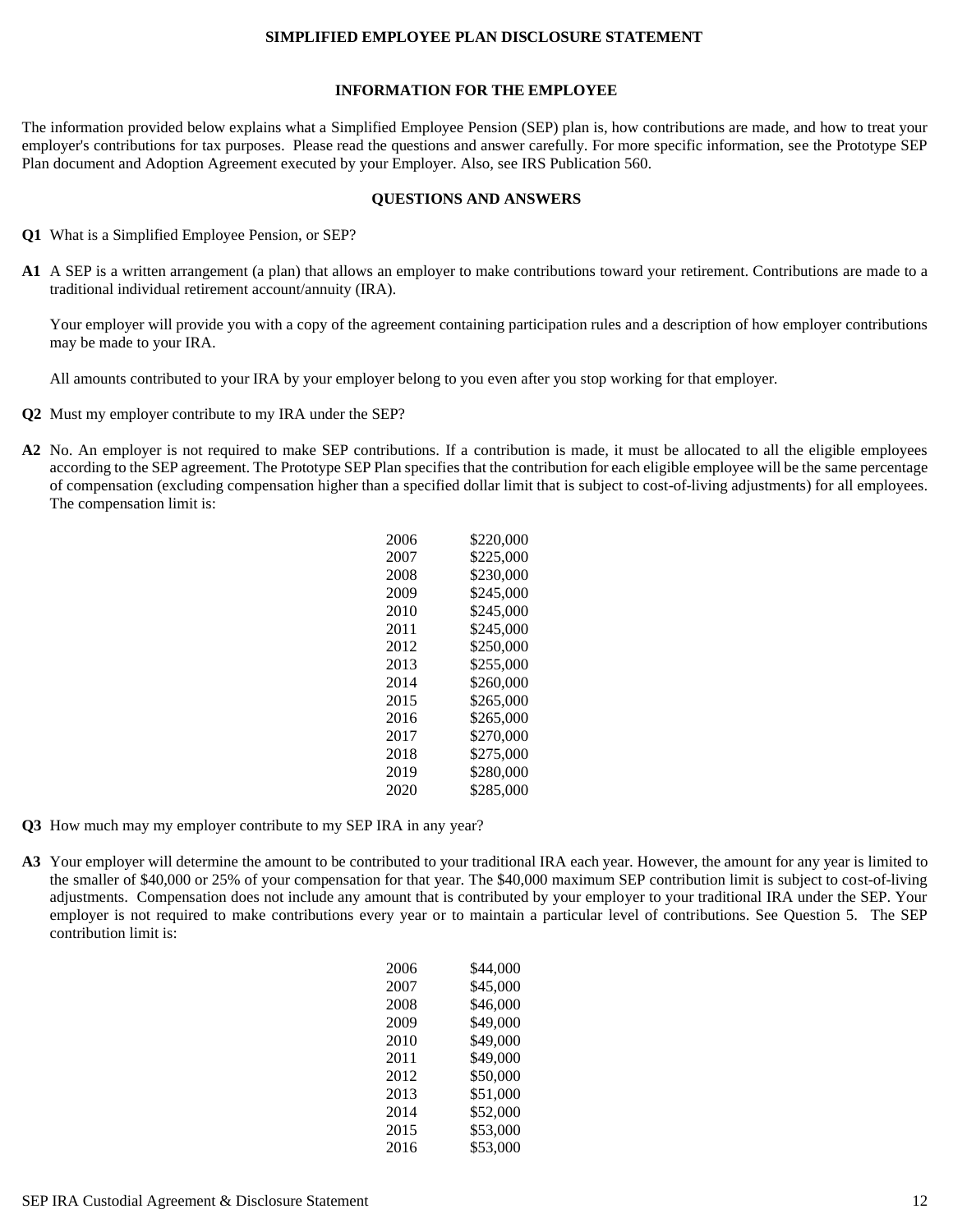| 2017 | \$54,000 |
|------|----------|
| 2018 | \$55,000 |
| 2019 | \$56,000 |
| 2020 | \$57,000 |

- **Q4** How do I treat my employer's SEP contributions for my taxes?
- **A4** Employer contributions to your SEP IRA are excluded from your income unless there are contributions in excess of the applicable limit. See Question 3. Employer contributions within these limits will not be included on your Form W-2.
- **Q5** May I also contribute to my IRA if I am a participant in a SEP?
- A5 Yes. You may contribute the smaller of the annual regular IRA contribution limit or 100% or your compensation to an IRA. However, the amount you can deduct may be reduced or eliminated because, as a participant in a SEP, you are covered by an employer retirement plan. See Question 11.
- **Q6** Are there any restrictions on the IRA I select to have my SEP contributions deposited?
- **A6** Contributions must be made to either a Model traditional IRA executed on an IRS form or a master or prototype traditional IRA for which the IRS has issued a favorable opinion letter.
- **Q7** What if I do not want to participate in a SEP?
- **A7** If your employer does not require you to participate in a SEP as a condition of employment, and you elect not to participate, all other employees of your employer may be prohibited from participating. If one or more eligible employees do not participate and the employer fails to establish a SEP IRA for the remaining eligible employees, it could cause adverse tax consequences for the participating employees.
- **Q8** Can I move funds from my SEP IRA to another traditional IRA?
- **A8** Yes. You can withdraw or receive funds from your SEP IRA if within 60 days of receipt, you place those funds in the same or another traditional IRA or SEP IRA. This is called a "rollover" and can be done without penalty only once in any 1-year period. However, there are no restrictions on the number of times you may make "transfers" if you arrange to have these funds transferred between the trustees or the custodians so that you never have possession of the funds.
- **Q9** Can I move my funds from my SEP IRA to another employer plan?
- **A9** Yes. Beginning with distributions received in 2002, you may also roll over to a qualified plan (under section 401(a)), a qualified annuity, a 403(b) tax-sheltered annuity or custodial agreement, or an eligible 457(b) plan of a state or local government.
- **Q10**Are there any restrictions to rollovers from my IRA?
- **A10**Yes. You may not roll over to an employer plan (See Question 9) any basis in your IRA. Basis includes nondeductible IRA contributions, after-tax monies that were rolled into the IRA from an employer plan, or repayments of qualified reservist distributions.
- **Q11**What happens if I withdraw my employer's contribution from my IRA?
- **A11**You may withdraw your employer's contribution at any time, but any amount withdrawn is includible in your income unless rolled over. Also, if withdrawals occur before you reach age 59½, you may be subject to an additional tax on early withdrawal.
- **Q12**Are there any restrictions in withdrawing the funds in my SEP IRA?
- **A12**You may withdraw the funds in your IRA at any time. However, a withdrawal from a certificate of deposit prior to maturity may result in a forfeiture of principal or interest. These penalties, as well as any fees which may be charged, are set forth in the IRA disclosure statement you received when you opened your account and/or any specific disclosure accompanying your certificate of deposit (including rules of class) or other investment.

An IRA with another institution may have different terms concerning transfers, withdrawals, rates of return, etc. It is possible that the terms offered at another institution may be more advantageous.

- **Q13**May I participate in a SEP even though I am covered by another plan?
- **A13**An employer may adopt this Prototype SEP in conjunction with any qualified plan, including a defined benefit plan. Also, if your employer maintained in the past a defined benefit plan, which is now terminated the employer may adopt this Prototype SEP.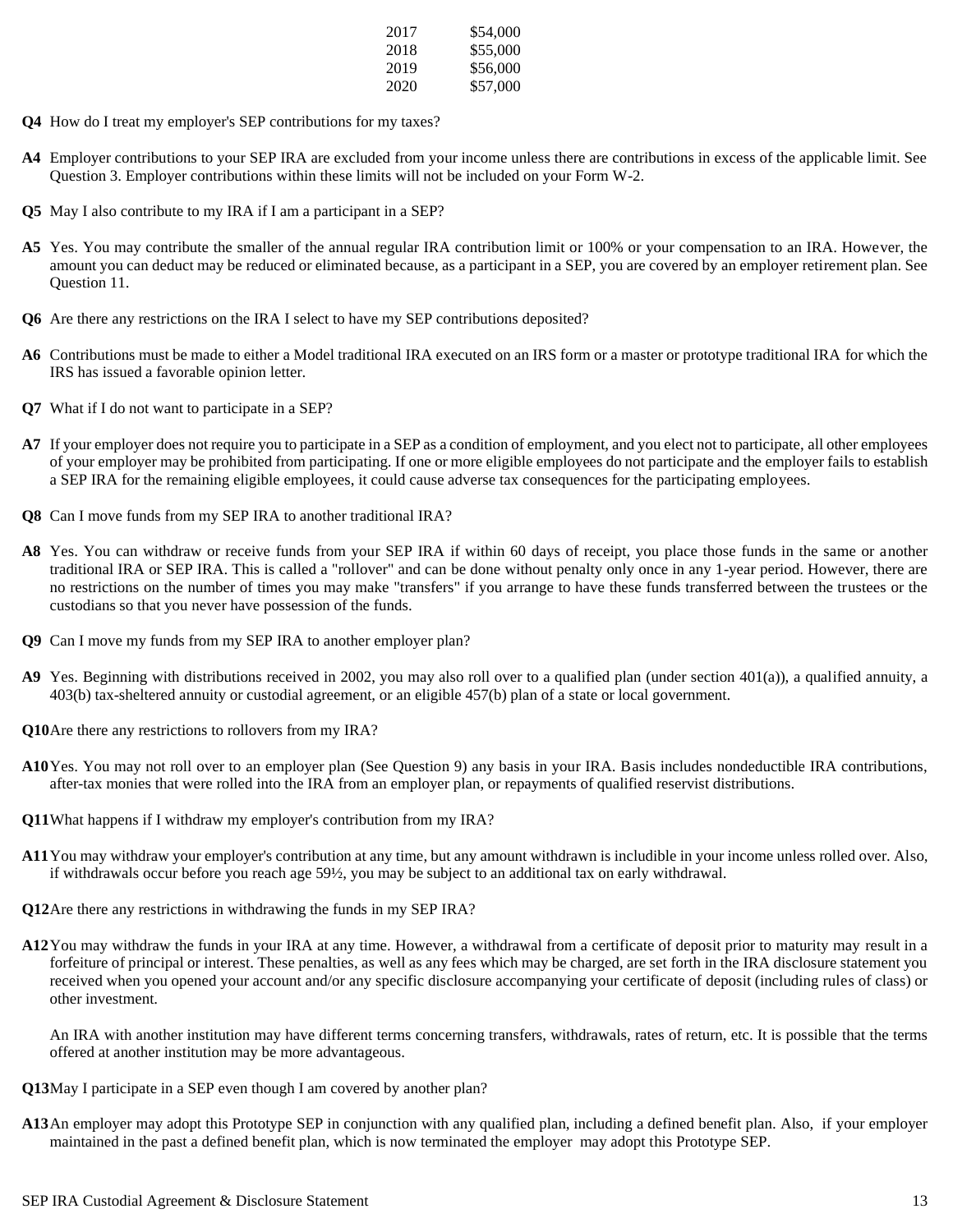**Q14**What happens if too much is contributed to my SEP IRA in one year?

**A14**Contributions exceeding the yearly limitations may be withdrawn without penalty by the due date (plus extensions) for filing your tax return (normally April 15), but are includible in your gross income. Excess contributions left in your SEP IRA account after that time may have adverse tax consequences. Withdrawals of those contributions may be taxed as premature withdrawals.

**Q15**Is my employer required to provide me with information about SEP IRAs and the SEP agreement?

**A15**Yes. Your employer must provide you with a copy of the executed SEP Plan agreement with Adoption Agreement and a yearly statement showing any SEP contributions to your traditional IRA.

**Q16**Is the financial institution where my traditional IRA is established required to provide me with information?

**A16**Yes. It must provide you with a disclosure statement that contains the following information in plain, nontechnical language.

- (1) The law that relates to your traditional IRA.
- (2) The tax consequences of various options concerning your traditional IRA.
- (3) Participation eligibility rules, and rules on the deductibility of retirement savings.
- (4) Situations and procedures for revoking your traditional IRA, including the name, address, and telephone number of the person designated to receive notice of revocation. This information must be clearly displayed at the beginning of the disclosure statement.
- (5) A discussion of the penalties that may be assessed because of prohibited activities concerning your traditional IRA.
- (6) Financial disclosure that provides the following information:
	- (a) Projects value growth rates of your traditional IRA under various contribution and retirement schedules, or describes the method of determining annual earnings and charges that may be assessed.
	- (b) Describes whether, and for when, the growth projections are guaranteed, or a statement of the earnings rate and the terms on which the projections are based.
	- (c) States the sales commission for each year expressed as a percentage of \$1,000.

In addition, the financial institution must provide you with a financial statement each year. You may want to keep these statements to evaluate your traditional IRA's investment performance.

**See IRS Publication 590-A and 590-B**, Individual Retirement Arrangements (IRAs), available at most IRS offices, for a more complete explanation of the IRA disclosure requirements.

In addition to this disclosure statement, the financial institution is required to provide you with a financial statement each year. It may be necessary to retain and refer to statements for more than one year in order to evaluate the investment performance of the traditional IRA and in order that you will know how to report traditional IRA distributions for tax purposes.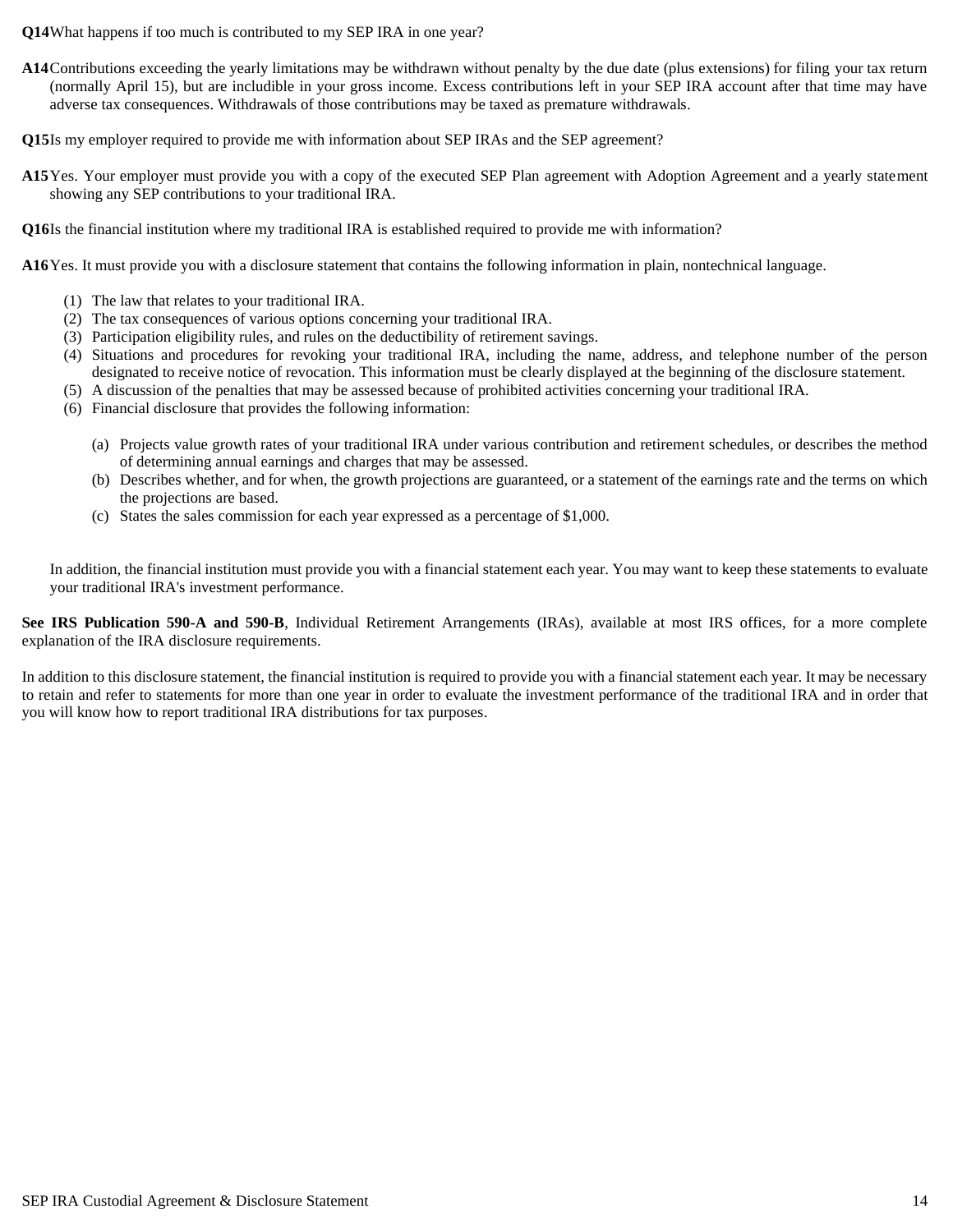#### **ADDITIONAL DISCLOSURES**

#### **FEDERAL ESTATE AND GIFT TAXES**

Generally, there is no specific exclusion for IRAs under the estate tax rules. Therefore, in the event of your death, your IRA balance will be includible in your gross estate for Federal estate tax purposes. However, if your surviving spouse is the beneficiary of your IRA, the amount in your IRA may qualify for the marital deduction available under Section 2056 of the Internal Revenue Code. A transfer of property for Federal gift tax purposes does not include an amount which a beneficiary receives from an IRA plan.

#### **ADDITIONAL INFORMATION**

You may obtain further information on IRAs from your District Office of the Internal Revenue Service. In particular you may wish to obtain IRS Publication 590-A Contributions to Individual Retirement Arrangements (IRAs), 590-B Distributions from Individual Retirement Arrangements (IRAs), and 560 Retirement Plans for Small Business (SEP, SIMPLE and Qualified Plans).

#### **AIRDROPS & BLOCKCHAIN FORKS**

If you hold digital assets inside your IRA, you may be the recipient of additional digital assets through airdrops or blockchain network forks from time to time. Kingdom Trust aims to support these events provided it has the technology and resources to do so and has been examined in accordance with Kingdom Trust's policy regarding decisions on digital assets to be custodied.

However, Kingdom Trust does not control these events, and may not be able to store, access and/or provide a trading venue for the new asset(s) resulting from an airdrop or fork. Furthermore, these capabilities may take an undefined amount of time to develop and are not guaranteed to be developed.

Support for airdrops and forks are evaluated on a case-by-case basis on many factors, including but not limited to: 1) client interest in the new asset(s); 2) value, liquidity and market structure of the new asset(s); 3) regulatory, legal and compliance considerations surrounding the new asset(s); and 4) administrative feasibility of supporting the airdrop or fork and associated asset(s) for clients.

You understand this policy and acknowledge that by holding digital assets inside your IRA you are not guaranteed to receive additional digital assets through airdrops or blockchain forks, and hereby indemnify and hold Kingdom Trust harmless from any and all damages and claims arising from or in connection with airdrops or blockchain forks or similar events involving the distribution of digital assets and the associated asset(s).

#### **FINANCIAL DISCLOSURE**

In General: IRS regulations require the Custodian to provide you with a financial projected growth of your IRA account based upon certain assumptions.

**Growth in the Value of Your IRA**: Growth in the value of your IRA is neither guaranteed nor projected. The value of your IRA will be computed by totaling the fair market value of the assets credited to your account. At least once a year the Custodian will send you a written report stating the current value of your IRA assets. The Custodian shall disclose separately a description of:

- the type and amount of each charge
- the method of computing and allocating earnings, and
- any portion of the contribution, if any, which may be used for the purchase of life insurance.

**Custodian Fees**: The Custodian may charge reasonable fees or compensation for its services and it may deduct all reasonable expenses incurred by it in the administration of your IRA, including any legal, accounting, distribution, transfer, termination or other designated fees. Any charges made by the custodian will be separately disclosed on an attachment hereto. Such fees may be charged to you or directly to your custodial account. In addition, depending on your choice of investment vehicles, you may incur brokerage commissions attributable to the purchase or sale of assets.

**Non-Interest-Bearing Accounts:** You hereby appoint Kingdom Trust as your attorney-in-fact with respect to investments and distributions concerning your account at Kingdom Trust. As part of this, among other things, you direct Kingdom Trust:

1. to deposit all cash for which you have not already provided investment instructions into a pooled custodial deposit account or accounts with one or more third party financial organizations selected by Kingdom Trust at Kingdom's sole discretion and without any further approval from you or other Account Holders provided that any and all such accounts qualify as common investment funds under IRC